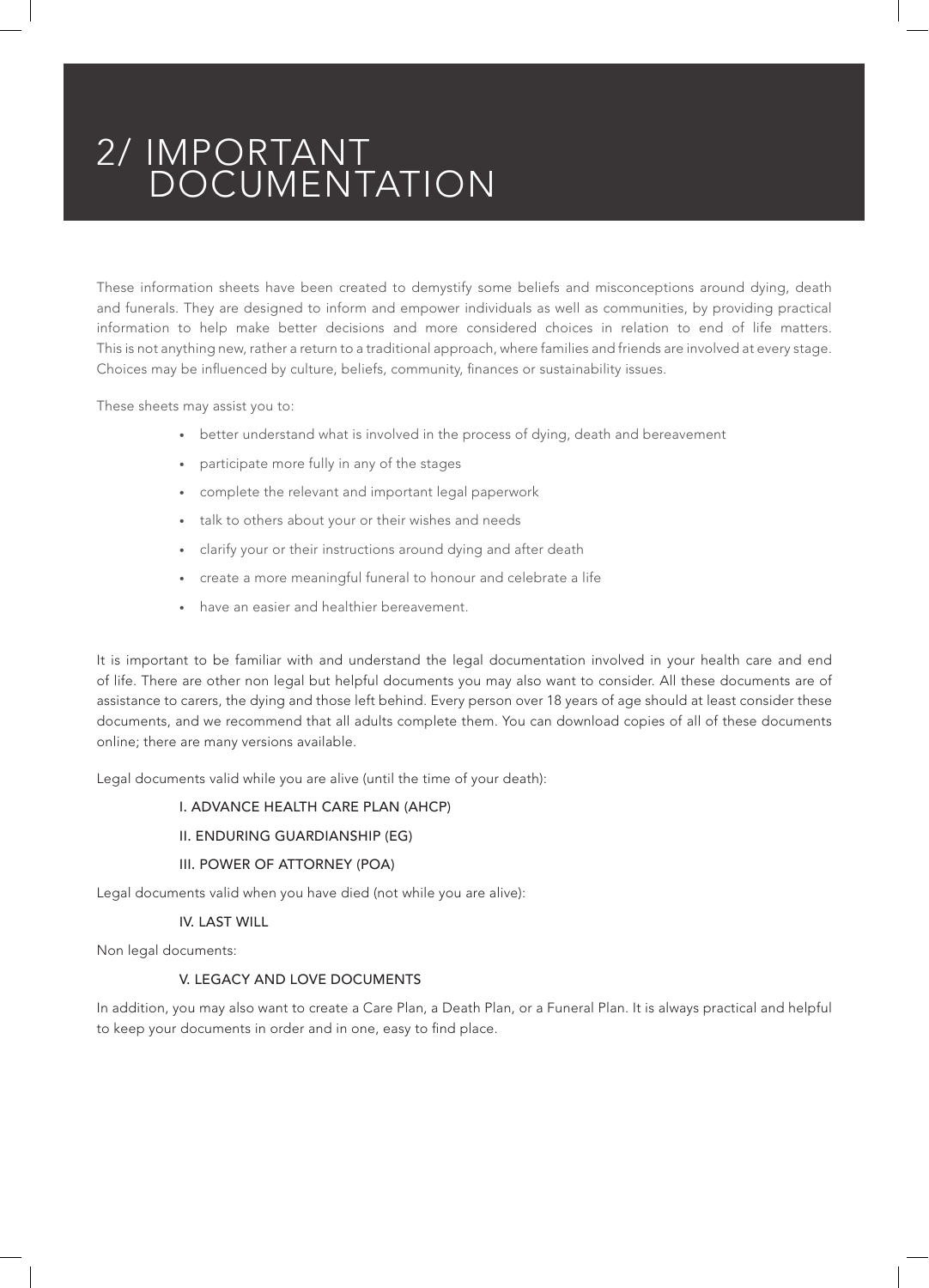# I. ADVANCE HEALTH CARE PLAN (AHCP)

An Advance Health Care Plan (AHCP) is a document that sets out what quality of life would be acceptable to you and what treatments you would or would not agree to for your medical or health care. It is sometimes referred to as a Living Will.

There is no standard document in NSW, and there are many variations. We suggest you read through a few, to get an understanding of the choices, involved before you complete one for yourself. Your GP will be able to help and advise you, and must also sign it. An AHCP is completed when you have capacity, meaning you are of sound mind. It enables you to consent to medical treatment and to refuse medical treatment, even if it is life saving. It is made in preparation for a time when you may be confused or unable to communicate, due of illness or accident . To be a legally binding document, it needs to demonstrate that your capacity was present, be dated and witnessed, and be specific about medical and health choices.

#### An AHCP can:

- involve talking with your family, health care providers, and other significant people, to work out what is important to you and write it down.
- relieve your family or friends of making difficult decisions about your health care, because your wishes are known.
- guide health care providers in making critical decisions about your care.
- ensure your wishes regarding your care are respected.
- greatly reduce your chance of having unwanted treatment.

Common treatment choices may include decisions regarding artificial feeding and hydration, cardiopulmonary resuscitation, assisted ventilation, antibiotics, kidney dialysis and blood transfusions. Your quality of life may inform these decisions, such as the ability to:

- get around by yourself
- recognise family
- be able to communicate
- wash yourself
- feed yourself
- have control of bladder or bowels
- remain in your own home

You cannot refuse basic comfort care, or leave instructions about current illegal activities such as euthanasia or assisted suicide. An AHCP takes precedence over family wishes, is only legally valid while you are alive, and only comes into effect if you lose capacity.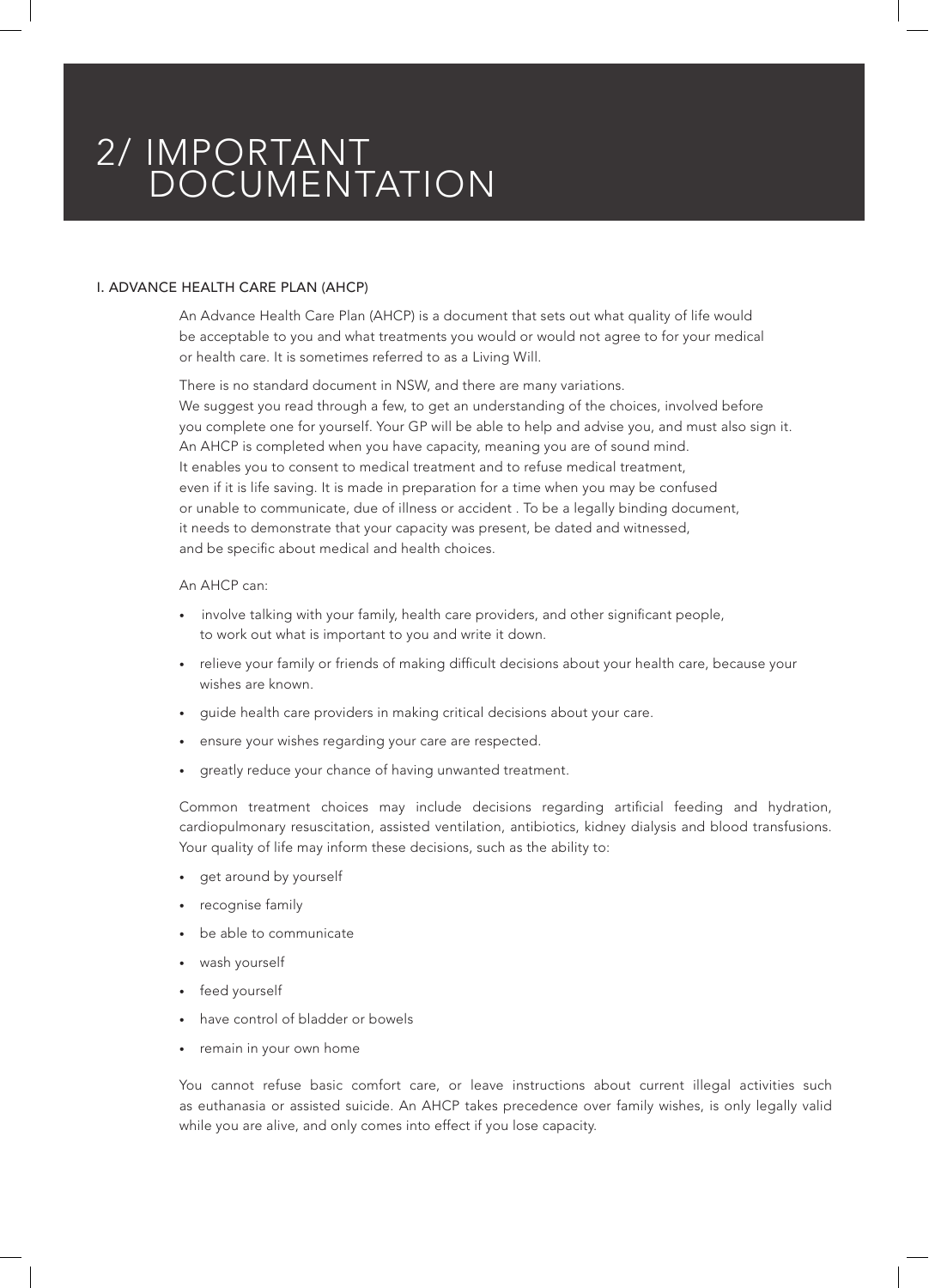# II. ENDURING GUARDIANSHIP (EG)

In NSW an Enduring Guardianship (EG) is a standard legally binding document, made while you have capacity. It follows the same principles as the AHCP, except you are appointing a guardian or guardians to act on your behalf after you lose capacity. It can be revoked before you lose capacity, but not afte Most people should have both an AHCP and a EG.

Your EG can make decisions regarding:

- personal matters
- quality of life
- what medical and health care you do and do not receive
- minor or major treatments, under provisions of part 5 of the Guardianship Act
- what support services you receive
- where you live

#### An EG cannot:

- be under 18 years of age
- break the law
- override your objections to medical treatment
- consent to special medical treatments
- make a will for you
- vote on your behalf
- Consent to marriage on your behalf
- Manage your finances

If you complete an AHCP and/or an EG, inform your doctor and your family and tell them where it is. Give your doctor, nursing home a copy, and your family, if you choose. You may want to keep a card in your wallet with this information. The AHCP informs the EG, who should follow your instructions.

# III. POWER OF ATTORNEY (POA)

A Power of Attorney (POA) is a standard document that appoints another person or persons to act on yourcbehalf in your administrative or financial matters. A POA cannot make quality of life or health and medical decisions, such as placing you in a nursing home. A POA can be revoked at anytime while you have capacity. A general POA ceases when you lose your capacity. An enduring POA which has an extra clause and is witnessed by a lawyer, continues when you have lost capacity.